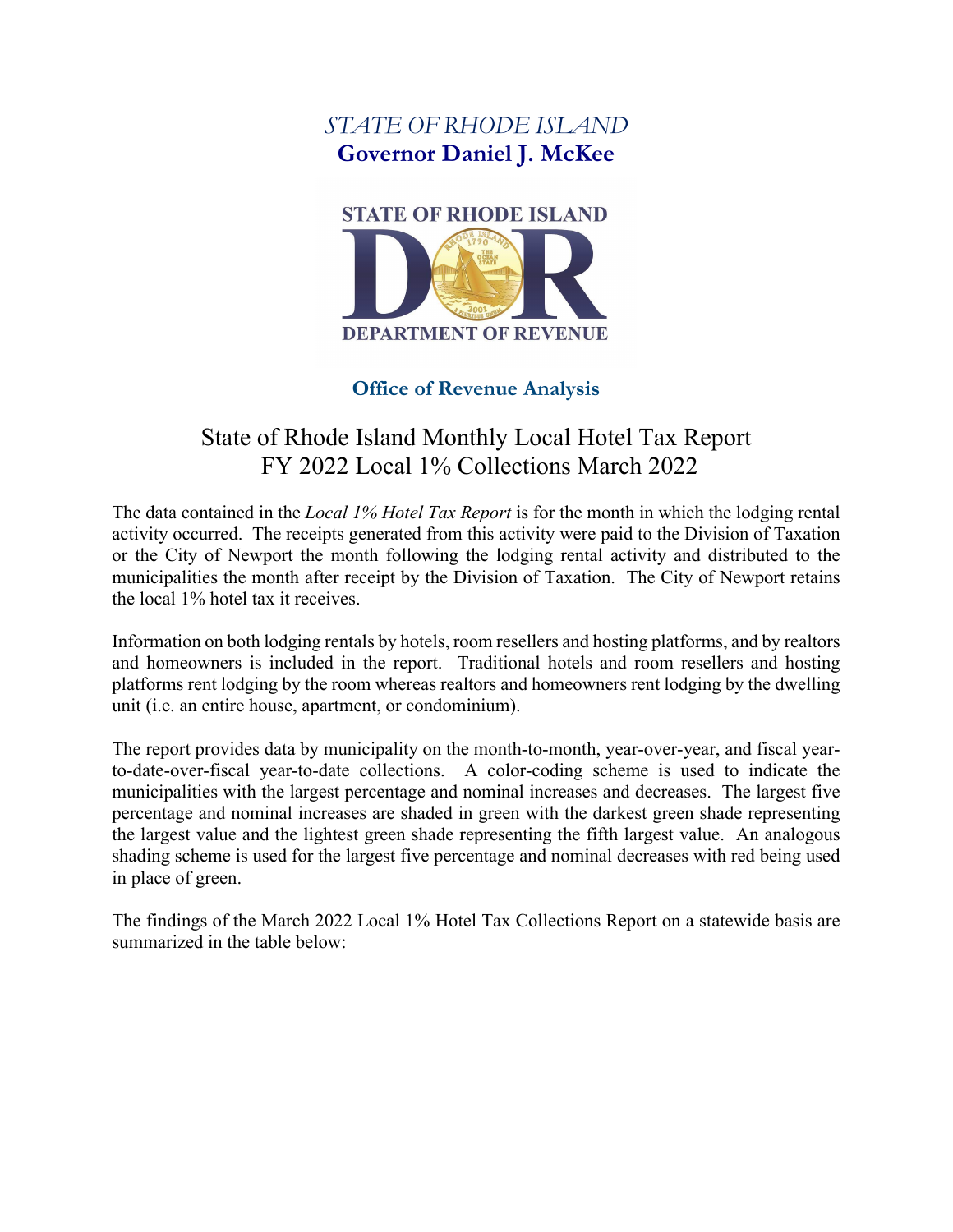| Month-to-Month                            | March<br>2022 | February<br>$2022^{\circ}$ | <b>\$Difference</b>     | % Difference |
|-------------------------------------------|---------------|----------------------------|-------------------------|--------------|
| Hotels                                    | 222,948<br>\$ | $\mathbf S$<br>168,786     | $\mathcal{S}$<br>54,161 | 32.1 %       |
| Room Resellers and Hosting<br>Platforms ^ | 20,255        | 14,683                     | 5,572                   | 38.0%        |
| <b>Realtors and Homeowners</b>            | 39,418        | 43,962                     | (4, 543)                | $-10.3%$     |
| <b>Total</b>                              | 282,621<br>\$ | 227,431<br>\$              | \$<br>55,190            | 24.3 %       |
| Year-over-Year                            | March<br>2022 | <b>March</b><br>2021       | <b>\$Difference</b>     | % Difference |
| Hotels                                    | \$<br>222,948 | $\mathbb{S}$<br>138,090    | \$<br>84,858            | 61.5 %       |
| Room Resellers and Hosting<br>Platforms ^ | 20,255        | 18,122                     | 2,133                   | 11.8%        |
| <b>Realtors and Homeowners</b>            | 39,418        | 60,306                     | (20, 887)               | $-34.6%$     |
| <b>Total</b>                              | \$<br>282,621 | 216,518<br>\$              | \$<br>66,104            | 30.5 %       |
| <b>Year to Date-over-Year to Date</b>     | FY 2022       | <b>FY 2021</b>             | <b>\$Difference</b>     | % Difference |
| Hotels                                    | \$3,445,893   | \$1,792,060                | \$1,653,833             | 92.3 %       |
| Room Resellers and Hosting<br>Platforms ^ | 220,581       | 133,670                    | 86,911                  | 65.0%        |
| <b>Realtors and Homeowners</b>            | 523,230       | 500,662                    | 22,569                  | 4.5 $%$      |
| <b>Total</b>                              | \$4,189,705   | \$2,426,392                | \$1,763,313             | 72.7%        |

^ There was an overpayment to the City of Providence in October 2021. February 2022 was the last month that a portion of the Room Resellers/Vacation Rentals/Hosting Platforms Distribution to the City of Providence was withheld to recoup the overpayment.

Ceulleurs Tells

Guillermo L. Tello, Director Rhode Island Department of Revenue June 7, 2022

The report can be found on the Department of Revenue's web site at [https://dor.ri.gov/fiscal-year-](https://dor.ri.gov/fiscal-year-2022)[2022](https://dor.ri.gov/fiscal-year-2022)

Questions or comments on the report should be directed to Paul Grimaldi, Chief of Information and Public Relations, by e-mail at [paul.grimaldi@revenue.ri.gov](mailto:paul.grimaldi@revenue.ri.gov) or by phone at (401) 378-1080.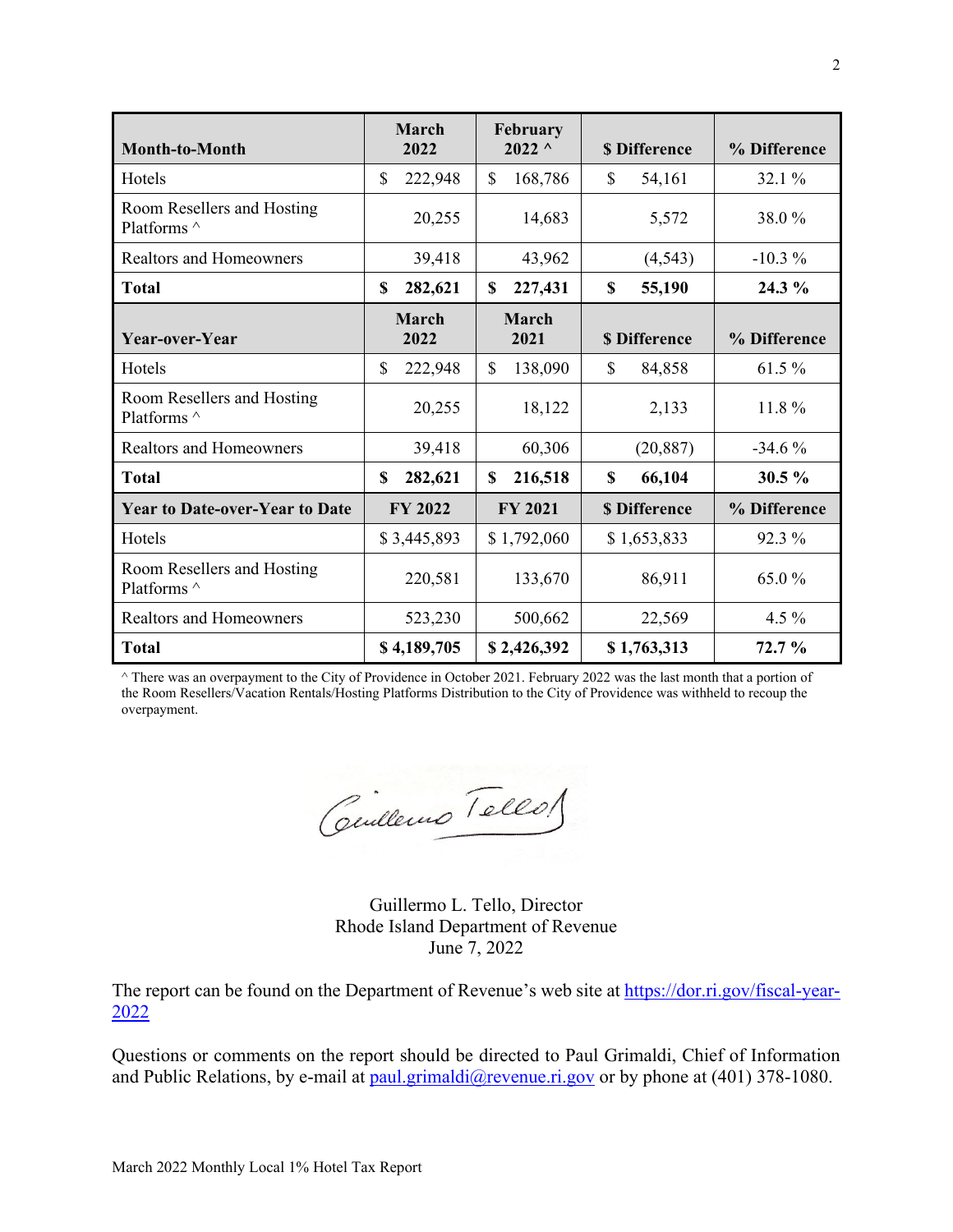## **RHODE ISLAND 1% LOCAL HOTEL TAX REPORT Month-to-Month Collections**

|                         |                                                 |                                      | Percent      |             |
|-------------------------|-------------------------------------------------|--------------------------------------|--------------|-------------|
| <b>MUNICIPALITY</b>     | March 2022                                      | <b>February 2022</b>                 | Change*      | Difference* |
| <b>BARRINGTON</b>       | $\overline{\mathcal{S}}$<br>80                  | $\overline{\mathcal{S}}$<br>120      | $-33.5\%$ \$ | (40)        |
| <b>BRISTOL</b>          | 1,806                                           | 1,424                                | 26.8%        | 382         |
| <b>BURRILLVILLE</b>     | 3                                               | 2                                    | 61.5%        |             |
| <b>CENTRAL FALLS</b>    | 4                                               |                                      | n/a          |             |
| <b>CHARLESTOWN</b>      | 1,848                                           | 19,238                               | $-90.4%$     | (17, 390)   |
| <b>COVENTRY</b>         | 2,536                                           | 2,642                                | $-4.0%$      | (106)       |
| <b>CRANSTON</b>         | 931                                             | 709                                  | 31.2%        | 221         |
| <b>CUMBERLAND</b>       | 22                                              | 24                                   | $-11.1%$     | (3)         |
| <b>EAST GREENWICH</b>   | 104                                             | 102                                  | 2.4%         | 2           |
| <b>EAST PROVIDENCE</b>  | 1,561                                           | 1,302                                | 19.9%        | 259         |
| <b>EXETER</b>           | 42                                              | 13                                   | 216.0%       | 29          |
| <b>FOSTER</b>           |                                                 | 34                                   | $-100.0\%$   | (34)        |
| <b>GLOCESTER</b>        | 85                                              | 128                                  | $-33.7%$     | (43)        |
| <b>HOPKINTON</b>        | 42                                              | 46                                   | $-10.0\%$    | (5)         |
| <b>JAMESTOWN</b>        | 635                                             | 1,127                                | $-43.7%$     | (492)       |
| <b>JOHNSTON</b>         | 555                                             | 480                                  | 15.8%        | 76          |
| <b>LINCOLN</b>          | 7,321                                           | 7,428                                | $-1.4%$      | (107)       |
| <b>LITTLE COMPTON</b>   | 363                                             | 82                                   | 342.4%       | 281         |
| <b>MIDDLETOWN</b>       | 17,787                                          | 18,577                               | $-4.3%$      | (791)       |
| NARRAGANSETT            | 3,879                                           | 2,125                                | 82.5%        | 1,754       |
| <b>NEWPORT</b>          | 68,483                                          | 60,402                               | 13.4%        | 8,082       |
| <b>NEW SHOREHAM</b>     | 18,636                                          | 4,197                                | 344.0%       | 14,439      |
| <b>NORTH KINGSTOWN</b>  | 4,857                                           | 3,754                                | 29.4%        | 1,103       |
| <b>NORTH PROVIDENCE</b> | 104                                             | 98                                   | 6.5%         | 6           |
| NORTH SMITHFIELD        | 184                                             | 179                                  | 3.1%         | 6           |
| <b>PAWTUCKET</b>        | 2,721                                           | 2,100                                | 29.6%        | 621         |
| <b>PORTSMOUTH</b>       | 1,001                                           | 603                                  | 66.0%        | 398         |
| <b>PROVIDENCE</b>       | 69,752                                          | 51,741                               | 34.8%        | 18,011      |
| <b>RICHMOND</b>         | 713                                             | 397                                  | 79.6%        | 316         |
| <b>SCITUATE</b>         | 4                                               | 256                                  | $-98.4%$     | (252)       |
| <b>SMITHFIELD</b>       | 3,620                                           | 4,676                                | $-22.6%$     | (1,055)     |
| <b>SOUTH KINGSTOWN</b>  | 2,550                                           | 4,507                                | $-43.4%$     | (1,957)     |
| <b>TIVERTON</b>         | 492                                             | 389                                  | 26.5%        | 103         |
| <b>WARREN</b>           | 145                                             | 132                                  | 9.8%         | 13          |
| <b>WARWICK</b>          | 34,999                                          | 22,642                               | 54.6%        | 12,357      |
| <b>WESTERLY</b>         | 24,926                                          | 11,240                               | 121.8%       | 13,686      |
| <b>WEST GREENWICH</b>   | 4,506                                           | 922                                  | 388.9%       | 3,584       |
| <b>WEST WARWICK</b>     | 3,862                                           | 2,422                                | 59.4%        | 1,440       |
| WOONSOCKET              | 1,463                                           | 1,172                                | 24.8%        | 291         |
| <b>Total</b>            | $\overline{\mathbb{S}}$<br>$2\overline{82,621}$ | 227,431<br>$\boldsymbol{\mathsf{S}}$ | 24.3% \$     | 55,190      |

\* Cells highlighted in green show the five municipalities with the largest percentage and nominal increases month-to month, and cells highlighted in red show the five municipalities with the largest percentage and nominal decreases month-to-month.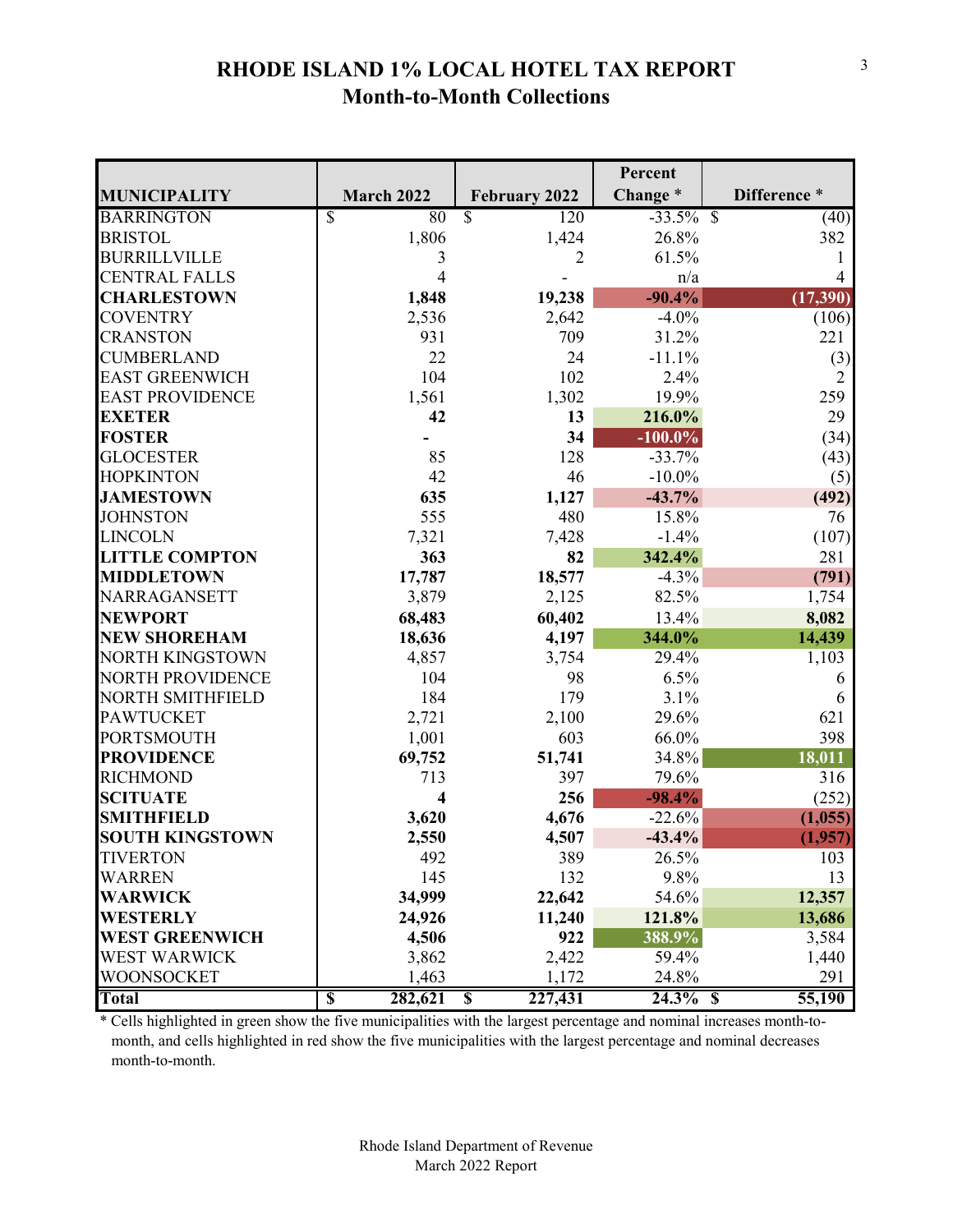## **RHODE ISLAND 1% LOCAL HOTEL TAX REPORT March 2022 Collections by Component**

|                                     | <b>Hotels</b>                      | <b>Hosting Platforms and</b><br><b>Room Resellers *</b> | <b>Realtors and</b><br><b>Home Owners</b> * |                                                |
|-------------------------------------|------------------------------------|---------------------------------------------------------|---------------------------------------------|------------------------------------------------|
| <b>MUNICIPALITY</b>                 |                                    |                                                         |                                             | <b>Grand Total</b><br>$\overline{\mathcal{S}}$ |
| <b>BARRINGTON</b><br><b>BRISTOL</b> | \$<br>1,368                        | $\overline{\mathcal{S}}$<br>$\overline{72}$<br>438      | $\overline{\mathcal{S}}$<br>$\overline{8}$  | $\overline{80}$                                |
| <b>BURRILLVILLE</b>                 |                                    | 3                                                       |                                             | 1,806                                          |
| <b>CENTRAL FALLS</b>                |                                    | 4                                                       |                                             | 3                                              |
| <b>CHARLESTOWN</b>                  |                                    | 432                                                     | 1,417                                       | 1,848                                          |
| <b>COVENTRY</b>                     | 2,487                              | 36                                                      | 13                                          | 2,536                                          |
| <b>CRANSTON</b>                     | 630                                | 300                                                     |                                             | 931                                            |
| <b>CUMBERLAND</b>                   |                                    | 22                                                      |                                             | 22                                             |
| <b>EAST GREENWICH</b>               | 8                                  | 97                                                      |                                             | 104                                            |
| <b>EAST PROVIDENCE</b>              | 1,378                              | 178                                                     | 5                                           | 1,561                                          |
| <b>EXETER</b>                       |                                    | 42                                                      |                                             | 42                                             |
| <b>FOSTER</b>                       |                                    |                                                         |                                             |                                                |
| <b>GLOCESTER</b>                    | 80                                 | 5                                                       |                                             | 85                                             |
| <b>HOPKINTON</b>                    |                                    | 42                                                      |                                             | 42                                             |
| <b>JAMESTOWN</b>                    | 24                                 | 669                                                     | (59)                                        | 635                                            |
| <b>JOHNSTON</b>                     | 541                                | 15                                                      |                                             | 555                                            |
| <b>LINCOLN</b>                      | 7,304                              | 11                                                      | 6                                           | 7,321                                          |
| <b>LITTLE COMPTON</b>               | 118                                | 15                                                      | 230                                         | 363                                            |
| <b>MIDDLETOWN</b>                   | 14,108                             | 3,244                                                   | 434                                         | 17,787                                         |
| NARRAGANSETT                        | 2,375                              | 406                                                     | 1,098                                       | 3,879                                          |
| <b>NEWPORT</b>                      | 47,938                             | 2,806                                                   | 17,740                                      | 68,483                                         |
| <b>NEW SHOREHAM</b>                 | 2,648                              | 73                                                      | 15,915                                      | 18,636                                         |
| <b>NORTH KINGSTOWN</b>              | 2,555                              | 2,297                                                   | 5                                           | 4,857                                          |
| <b>NORTH PROVIDENCE</b>             |                                    | 104                                                     |                                             | 104                                            |
| NORTH SMITHFIELD                    | 171                                | 13                                                      |                                             | 184                                            |
| <b>PAWTUCKET</b>                    | 2,536                              | 181                                                     | 4                                           | 2,721                                          |
| <b>PORTSMOUTH</b>                   | 226                                | 685                                                     | 89                                          | 1,001                                          |
| PROVIDENCE ^                        | 64,780                             | 4,159                                                   | 813                                         | 69,752                                         |
| <b>RICHMOND</b>                     | 318                                | 104                                                     | 291                                         | 713                                            |
| <b>SCITUATE</b>                     |                                    | $\overline{2}$                                          | $\overline{2}$                              | 4                                              |
| <b>SMITHFIELD</b>                   | 3,498                              | 101                                                     | 21                                          | 3,620                                          |
| <b>SOUTH KINGSTOWN</b>              | 1,629                              | 676                                                     | 245                                         | 2,550                                          |
| <b>TIVERTON</b>                     |                                    | 492                                                     |                                             | 492                                            |
| <b>WARREN</b>                       |                                    | 145                                                     |                                             | 145                                            |
| <b>WARWICK</b>                      | 33,335                             | 1,184                                                   | 480                                         | 34,999                                         |
| <b>WESTERLY</b>                     | 23,238                             | 1,092                                                   | 596                                         | 24,926                                         |
| <b>WEST GREENWICH</b>               | 4,480                              | 16                                                      | 10                                          | 4,506                                          |
| <b>WEST WARWICK</b>                 | 3,759                              | 62                                                      | 41                                          | 3,862                                          |
| <b>WOONSOCKET</b>                   | 1,418                              | 32                                                      | 13                                          | 1,463                                          |
| <b>Total</b>                        | 222,948<br>$\overline{\mathbf{S}}$ | 20,255<br>$\boldsymbol{\mathsf{S}}$                     | 39,418<br>$\mathbf s$                       | 282,621<br>$\boldsymbol{\mathsf{S}}$           |

\* Includes refunds and adjustments to correct payments made in prior periods. The Division of Taxation distributed to municipalities the local hotel tax collected and the municipality share of the state hotel tax collected from hosting platforms, room resellers, and realtors and homeowners in one payment if the total accumulated amount was \$5 or more. If the total accumulated amount was less than \$5, the amount was carried forward to the next month. No amount was carried forward to April 2022.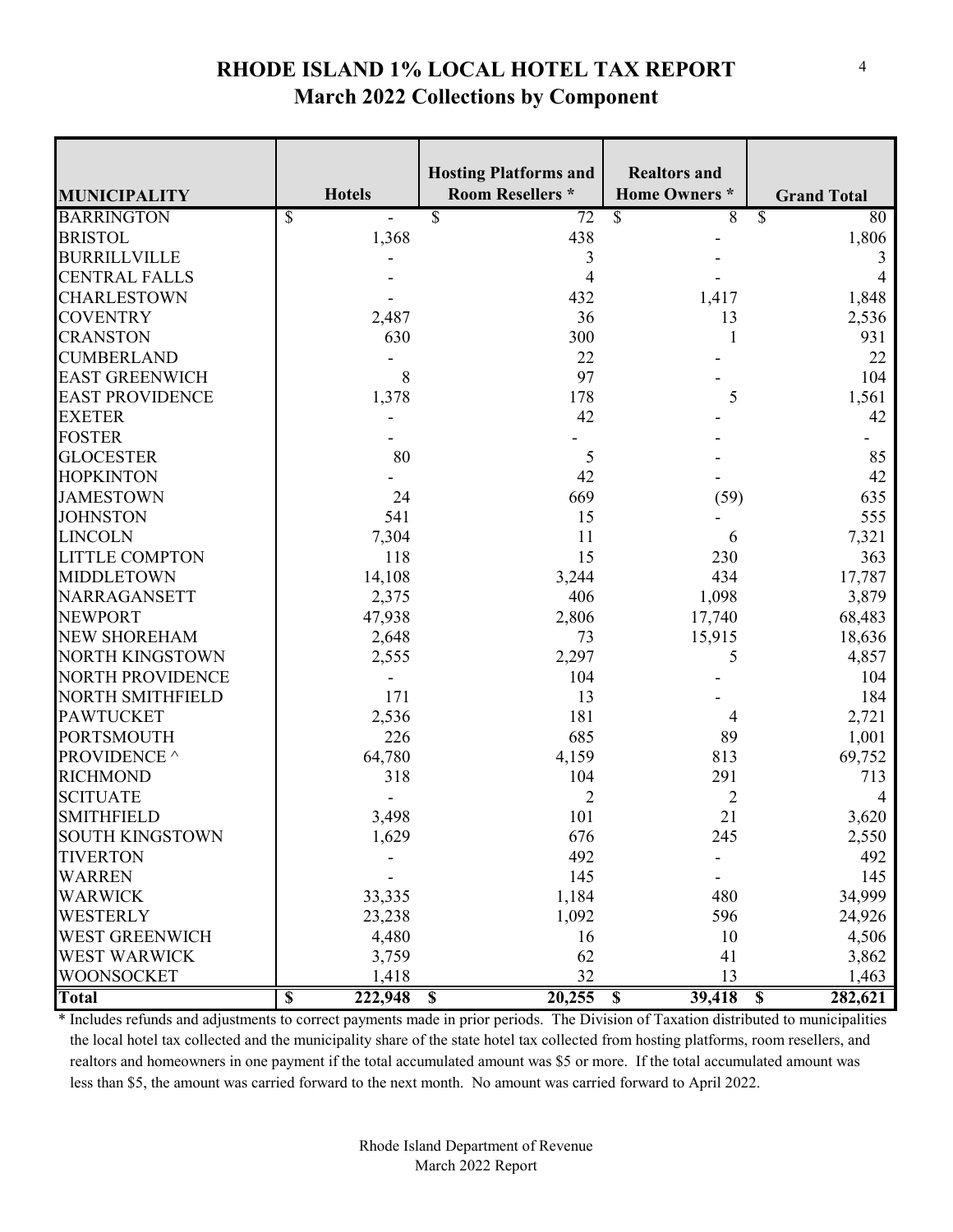#### **RHODE ISLAND 1% LOCAL HOTEL TAX REPORT February 2022 Collections by Component**

| <b>MUNICIPALITY</b>    | <b>Hotels</b>                      | <b>Hosting Platforms and</b><br><b>Room Resellers *</b> | <b>Realtors and</b><br><b>Home Owners</b> * | <b>Grand Total</b>   |
|------------------------|------------------------------------|---------------------------------------------------------|---------------------------------------------|----------------------|
| <b>BARRINGTON</b>      | \$<br>$\overline{a}$               | \$<br>120                                               | $\overline{\mathcal{S}}$                    | $\mathcal{S}$<br>120 |
| <b>BRISTOL</b>         | 1,060                              | 364                                                     |                                             | 1,424                |
| <b>BURRILLVILLE</b>    |                                    | $\overline{2}$                                          |                                             |                      |
| <b>CENTRAL FALLS</b>   |                                    |                                                         |                                             |                      |
| <b>CHARLESTOWN</b>     |                                    | 360                                                     | 18,878                                      | 19,238               |
| <b>COVENTRY</b>        | 2,618                              | 24                                                      |                                             | 2,642                |
| <b>CRANSTON</b>        | 494                                | 212                                                     | 3                                           | 709                  |
| <b>CUMBERLAND</b>      |                                    | 24                                                      |                                             | 24.33                |
| <b>EAST GREENWICH</b>  | $\tau$                             | 93                                                      | $\overline{2}$                              | 102                  |
| <b>EAST PROVIDENCE</b> | 1,222                              | 80                                                      |                                             | 1,302                |
| <b>EXETER</b>          |                                    | 13                                                      |                                             | 13                   |
| <b>FOSTER</b>          | 34                                 |                                                         |                                             | 34                   |
| <b>GLOCESTER</b>       | 124                                | 5                                                       |                                             | 128                  |
| <b>HOPKINTON</b>       |                                    | 46                                                      |                                             | 46                   |
| <b>JAMESTOWN</b>       | 19                                 | 191                                                     | 916                                         | 1,127                |
| <b>JOHNSTON</b>        | 480                                |                                                         |                                             | 480                  |
| <b>LINCOLN</b>         | 7,427                              |                                                         |                                             | 7,428                |
| <b>LITTLE COMPTON</b>  | 63                                 | 8                                                       | 11                                          | 82                   |
| <b>MIDDLETOWN</b>      | 15,941                             | 2,513                                                   | 123                                         | 18,577               |
| NARRAGANSETT           | 1,182                              | 387                                                     | 557                                         | 2,125                |
| <b>NEWPORT</b>         | 42,076                             | 1,866                                                   | 16,460                                      | 60,402               |
| <b>NEW SHOREHAM</b>    | 359                                |                                                         | 3,838                                       | 4,197                |
| NORTH KINGSTOWN        | 1,683                              | 1,972                                                   | 99                                          | 3,754                |
| NORTH PROVIDENCE       |                                    | 98                                                      |                                             | 98                   |
| NORTH SMITHFIELD       | 164                                | 14                                                      |                                             | 179                  |
| <b>PAWTUCKET</b>       | 1,996                              | 104                                                     |                                             | 2,100                |
| <b>PORTSMOUTH</b>      | 109                                | 470                                                     | 23                                          | 603                  |
| PROVIDENCE ^           | 48,882                             | 2,704                                                   | 155                                         | 51,741               |
| <b>RICHMOND</b>        | 210                                | 13                                                      | 175                                         | 397                  |
| <b>SCITUATE</b>        | 256                                |                                                         |                                             | 256                  |
| <b>SMITHFIELD</b>      | 4,640                              | 35                                                      |                                             | 4,676                |
| <b>SOUTH KINGSTOWN</b> | 3,242                              | 747                                                     | 518                                         | 4,507                |
| <b>TIVERTON</b>        |                                    | 389                                                     |                                             | 389                  |
| <b>WARREN</b>          |                                    | 132                                                     |                                             | 132                  |
| <b>WARWICK</b>         | 22,207                             | 427                                                     | 8                                           | 22,642               |
| <b>WESTERLY</b>        | 7,826                              | 1,217                                                   | 2,197                                       | 11,240               |
| <b>WEST GREENWICH</b>  | 913                                | 8                                                       |                                             | 922                  |
| WEST WARWICK           | 2,399                              | 23                                                      |                                             | 2,422                |
| <b>WOONSOCKET</b>      | 1,153                              | 19                                                      |                                             | 1,172                |
| <b>Total</b>           | 168,786<br>$\overline{\mathbb{S}}$ | 14,683<br>$\mathbf S$                                   | 43,962<br>$\mathbf S$                       | 227,431<br>- \$      |

\* Includes refunds and adjustments to correct payments made in prior periods. The Division of Taxation distributed to municipalities the local hotel tax collected and the municipality share of the state hotel tax collected from hosting platforms, room resellers, and realtors and homeowners in one payment if the total accumulated amount was \$5 or more. If the total accumulated amount was less than \$5, the amount was carried forward to the next month. For all municipalities, \$(0.02) was carried forward to March 2022.

 $\land$  There was an overpayment to the City of Providence in October 2021. February 2022 was the last month that a portion of the Room Resellers/Vacation Rentals/Hosting Platforms Distribution to the City of Providence was withheld to recoup the overpayment.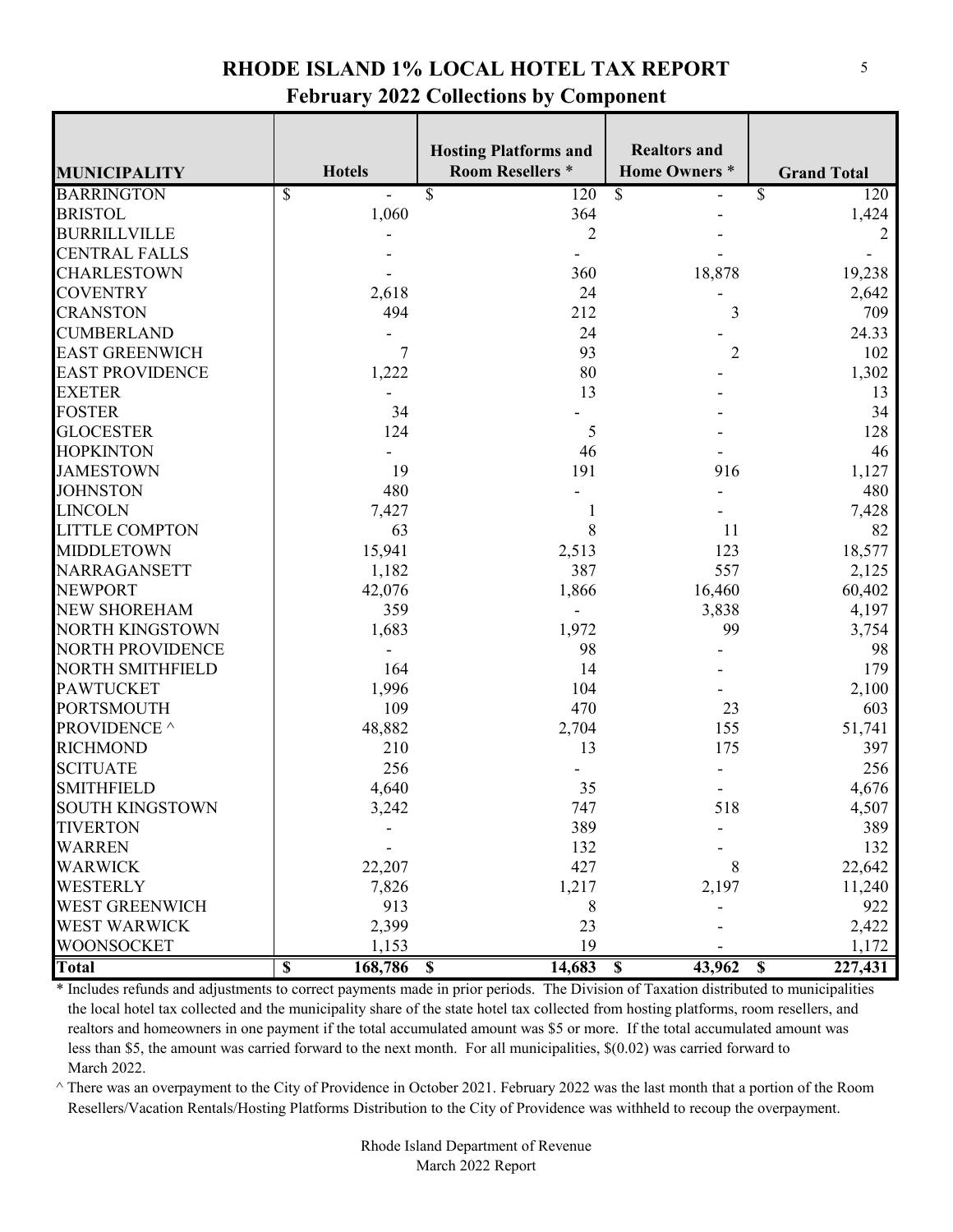## **RHODE ISLAND 1% LOCAL HOTEL TAX REPORT Year-over-Year Collections**

|                         |                                                |                                | Percent      |             |
|-------------------------|------------------------------------------------|--------------------------------|--------------|-------------|
| <b>MUNICIPALITY</b>     | March 2022                                     | <b>March 2021</b>              | Change*      | Difference* |
| <b>BARRINGTON</b>       | $\overline{\mathbf{S}}$<br>$\overline{\bf 80}$ | $\overline{\mathbb{S}}$<br>181 | $-56.1\%$ \$ | (101)       |
| <b>BRISTOL</b>          | 1,806                                          | 1,123                          | 60.9%        | 684         |
| <b>BURRILLVILLE</b>     | 3                                              | 2                              | 36.7%        |             |
| <b>CENTRAL FALLS</b>    | 4                                              | 6                              | $-28.1%$     | (2)         |
| CHARLESTOWN             | 1,848                                          | 1,528                          | 21.0%        | 321         |
| <b>COVENTRY</b>         | 2,536                                          | 2,325                          | 9.1%         | 212         |
| <b>CRANSTON</b>         | 931                                            | 813                            | 14.5%        | 118         |
| <b>CUMBERLAND</b>       | 22                                             | 23                             | $-7.4%$      | (2)         |
| <b>EAST GREENWICH</b>   | 104                                            | (109)                          | $-196.2\%$   | 213         |
| <b>EAST PROVIDENCE</b>  | 1,561                                          | 1,674                          | $-6.8%$      | (113)       |
| <b>EXETER</b>           | 42                                             | 21                             | 104.5%       | 22          |
| <b>FOSTER</b>           |                                                |                                | n/a          |             |
| <b>GLOCESTER</b>        | 85                                             | 94                             | $-9.7%$      | (9)         |
| <b>HOPKINTON</b>        | 42                                             | 49                             | $-14.6%$     | (7)         |
| <b>JAMESTOWN</b>        | 635                                            | 1,567                          | $-59.5%$     | (933)       |
| <b>JOHNSTON</b>         | 555                                            | 377                            | 47.3%        | 178         |
| <b>LINCOLN</b>          | 7,321                                          | 2,734                          | 167.8%       | 4,587       |
| <b>LITTLE COMPTON</b>   | 363                                            | 619                            | $-41.3%$     | (256)       |
| <b>MIDDLETOWN</b>       | 17,787                                         | 20,762                         | $-14.3%$     | (2,975)     |
| <b>NARRAGANSETT</b>     | 3,879                                          | 6,048                          | $-35.9%$     | (2,169)     |
| <b>NEWPORT</b>          | 68,483                                         | 73,831                         | $-7.2%$      | (5, 348)    |
| <b>NEW SHOREHAM</b>     | 18,636                                         | 24,310                         | $-23.3%$     | (5,674)     |
| <b>NORTH KINGSTOWN</b>  | 4,857                                          | 4,582                          | 6.0%         | 275         |
| <b>NORTH PROVIDENCE</b> | 104                                            | 48                             | 118.9%       | 57          |
| NORTH SMITHFIELD        | 184                                            | 117                            | 57.6%        | 67          |
| <b>PAWTUCKET</b>        | 2,721                                          | 2,469                          | 10.2%        | 251         |
| PORTSMOUTH              | 1,001                                          | 785                            | 27.6%        | 216         |
| <b>PROVIDENCE</b> ^     | 69,752                                         | 25,636                         | 172.1%       | 44,116      |
| <b>RICHMOND</b>         | 713                                            | 446                            | 59.8%        | 267         |
| <b>SCITUATE</b>         | 4                                              | 248                            | $-98.3%$     | (244)       |
| <b>SMITHFIELD</b>       | 3,620                                          | 3,892                          | $-7.0%$      | (271)       |
| <b>SOUTH KINGSTOWN</b>  | 2,550                                          | 4,707                          | $-45.8%$     | (2,157)     |
| <b>TIVERTON</b>         | 492                                            | 383                            | 28.5%        | 109         |
| <b>WARREN</b>           | 145                                            | 102                            | 41.8%        | 43          |
| <b>WARWICK</b>          | 34,999                                         | 16,892                         | 107.2%       | 18,107      |
| <b>WESTERLY</b>         | 24,926                                         | 10,837                         | 130.0%       | 14,089      |
| <b>WEST GREENWICH</b>   | 4,506                                          | 3,015                          | 49.4%        | 1,490       |
| WEST WARWICK            | 3,862                                          | 3,148                          | 22.7%        | 714         |
| WOONSOCKET              | 1,463                                          | 1,233                          | 18.6%        | 230         |
| <b>Total</b>            | $\overline{\mathbb{S}}$<br>282,621             | 216,518<br>\$                  | $30.5\%$ \$  | 66,104      |

\* Cells highlighted in green show the five municipalities with the largest percentage and nominal increases year-over year, and cells highlighted in red show the five municipalities with the largest percentage and nominal decreases year over-year.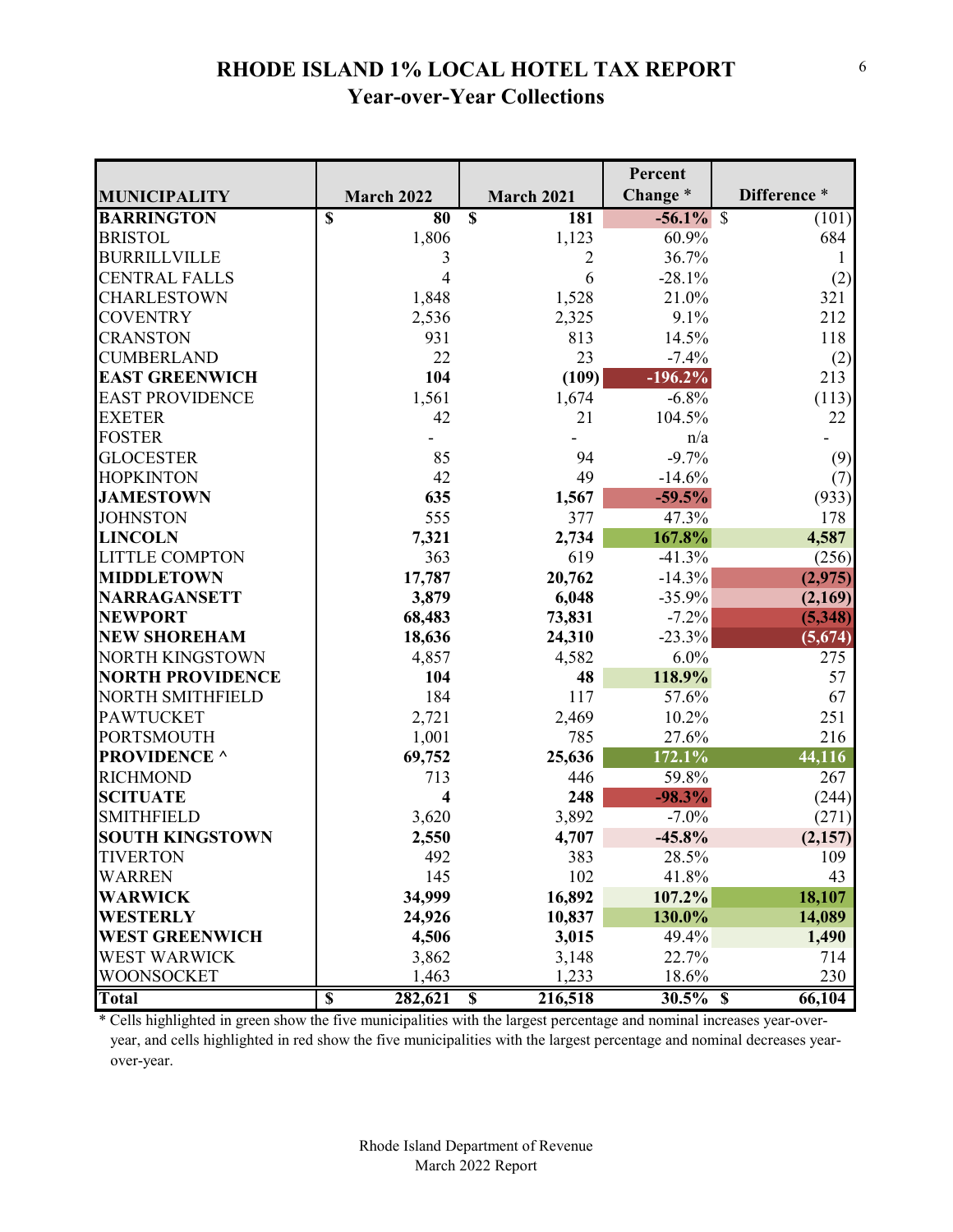#### **RHODE ISLAND 1% LOCAL HOTEL TAX REPORT March 2021 Collections by Component**

|                         |                                    | <b>Hosting Platforms and</b>      | <b>Realtors and</b>               |                    |
|-------------------------|------------------------------------|-----------------------------------|-----------------------------------|--------------------|
| <b>MUNICIPALITY</b>     | <b>Hotels</b>                      | <b>Room Resellers *</b>           | <b>Home Owners</b> *              | <b>Grand Total</b> |
| <b>BARRINGTON</b>       | $\overline{\mathbb{S}}$            | $\overline{\mathcal{S}}$<br>181   | $\overline{\mathbb{S}}$           | \$<br>181          |
| <b>BRISTOL</b>          | 782                                | 315                               | 26                                | 1,123              |
| <b>BURRILLVILLE</b>     |                                    | 2                                 |                                   | 2                  |
| <b>CENTRAL FALLS</b>    |                                    | 6                                 |                                   | 6                  |
| <b>CHARLESTOWN</b>      | 11                                 | 394                               | 1,123                             | 1,528              |
| <b>COVENTRY</b>         | 2,287                              | 34                                | 4                                 | 2,325              |
| <b>CRANSTON</b>         | 587                                | 201                               | 24                                | 813                |
| <b>CUMBERLAND</b>       |                                    | 23                                |                                   | 23                 |
| <b>EAST GREENWICH</b>   | 11                                 | 78                                | (197)                             | (109)              |
| <b>EAST PROVIDENCE</b>  | 1,526                              | 130                               | 18                                | 1,674              |
| <b>EXETER</b>           |                                    | 21                                |                                   | 21                 |
| <b>FOSTER</b>           |                                    |                                   |                                   |                    |
| <b>GLOCESTER</b>        | 88                                 | 6                                 |                                   | 94                 |
| <b>HOPKINTON</b>        |                                    | 49                                |                                   | 49                 |
| <b>JAMESTOWN</b>        | 5                                  | 611                               | 952                               | 1,567              |
| <b>JOHNSTON</b>         | 377                                |                                   |                                   | 377                |
| <b>LINCOLN</b>          | 2,727                              | 6                                 |                                   | 2,734              |
| <b>LITTLE COMPTON</b>   | 172                                | 160                               | 287                               | 619                |
| <b>MIDDLETOWN</b>       | 17,805                             | 2,755                             | 202                               | 20,762             |
| NARRAGANSETT            | 2,196                              | 724                               | 3,128                             | 6,048              |
| <b>NEWPORT</b>          | 44,154                             | 2,561                             | 27,117                            | 73,831             |
| NEW SHOREHAM            | 1,612                              | 14                                | 22,684                            | 24,310             |
| <b>NORTH KINGSTOWN</b>  | 2,154                              | 2,428                             |                                   | 4,582              |
| NORTH PROVIDENCE        |                                    | 48                                |                                   | 48                 |
| <b>NORTH SMITHFIELD</b> | 117                                |                                   |                                   | 117                |
| <b>PAWTUCKET</b>        | 2,397                              | 69                                | 3                                 | 2,469              |
| <b>PORTSMOUTH</b>       | 97                                 | 634                               | 53                                | 785                |
| <b>PROVIDENCE</b>       | 23,174                             | 2,264                             | 198                               | 25,636             |
| <b>RICHMOND</b>         | 363                                | 82                                |                                   | 446                |
| <b>SCITUATE</b>         | 245                                | 3                                 |                                   | 248                |
| <b>SMITHFIELD</b>       | 3,309                              | 89                                | 493                               | 3,892              |
| SOUTH KINGSTOWN         | 1,270                              | 1,183                             | 2,254                             | 4,707              |
| <b>TIVERTON</b>         |                                    | 383                               |                                   | 383                |
| <b>WARREN</b>           |                                    | 102                               |                                   | 102                |
| <b>WARWICK</b>          | 15,152                             | 1,065                             | 675                               | 16,892             |
| <b>WESTERLY</b>         | 8,237                              | 1,389                             | 1,212                             | 10,837             |
| <b>WEST GREENWICH</b>   | 2,977                              | 32                                | 6                                 | 3,015              |
| <b>WEST WARWICK</b>     | 3,068                              | 40                                | 40                                | 3,148              |
| WOONSOCKET              | 1,191                              | 39                                | 3                                 | 1,233              |
| <b>Total</b>            | $\overline{\mathbb{S}}$<br>138,090 | 18,122<br>$\overline{\mathbf{s}}$ | 60,306<br>$\overline{\mathbf{s}}$ | 216,518<br>S       |

\* Includes refunds and adjustments to correct payments made in prior periods. The Division of Taxation distributed to municipalities the local hotel tax collected and the municipality share of the state hotel tax collected from hosting platforms, room resellers, and realtors and homeowners in one payment if the total accumulated amount was \$5 or more. If the total accumulated amount was less than \$5, the amount was carried forward to the next month. For all municipalities, \$(21,895.53) was carried forward to April 2021.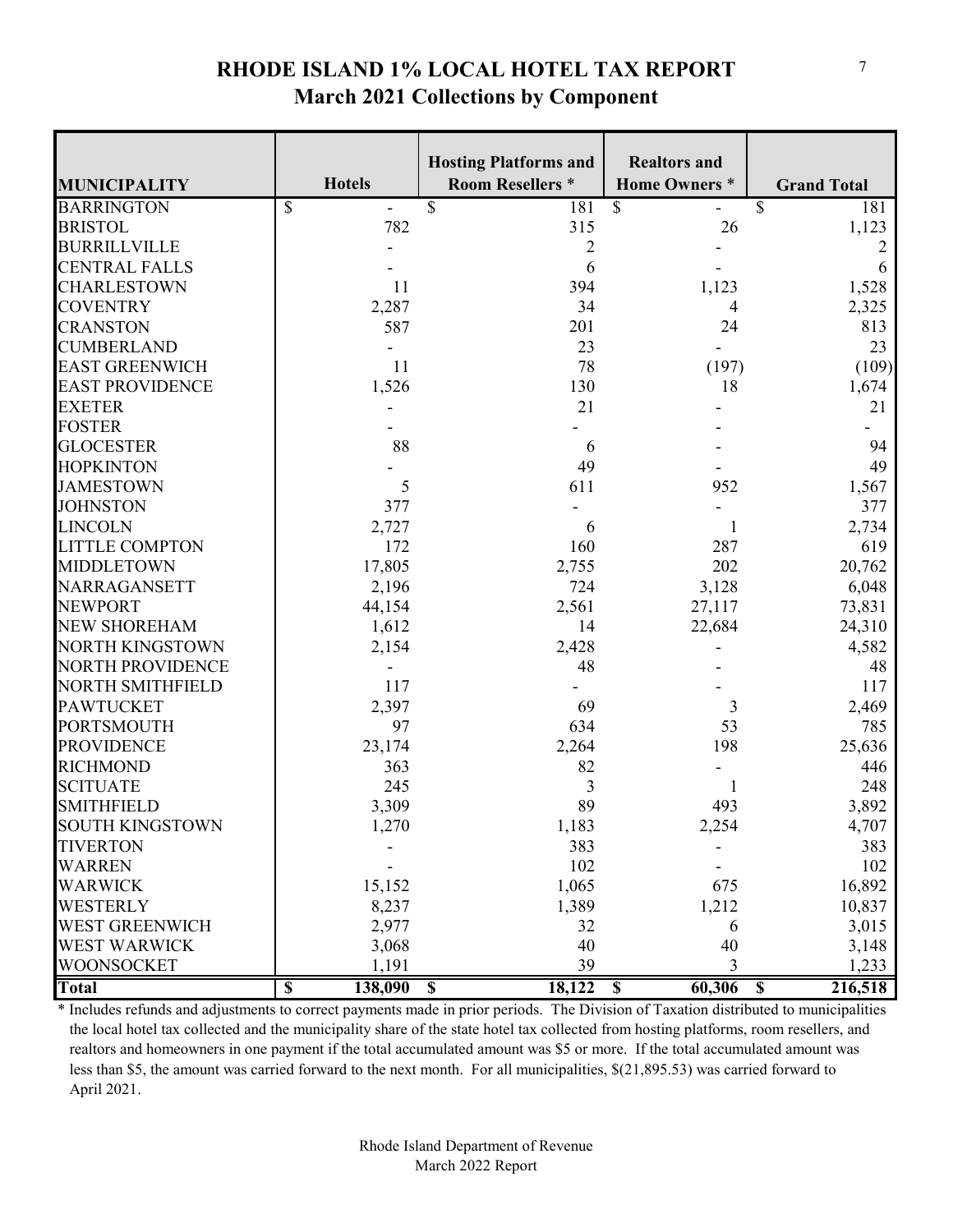### **RHODE ISLAND 1% LOCAL HOTEL TAX REPORT Fiscal Year-to-Date Over Fiscal Year-to-Date Collections**

|                         |                                      |                                      | Percent      |              |
|-------------------------|--------------------------------------|--------------------------------------|--------------|--------------|
| <b>MUNICIPALITY</b>     | FY 2022 YTD^                         | <b>FY 2021 YTD</b>                   | Change*      | Difference * |
| <b>BARRINGTON</b>       | $\overline{\mathbb{S}}$<br>548       | $\overline{\mathbb{S}}$<br>1,087     | $-49.6\%$ \$ | (540)        |
| <b>BRISTOL</b>          | 28,046                               | 11,308                               | 148.0%       | 16,737       |
| <b>BURRILLVILLE</b>     | 27                                   | 52                                   | $-47.9%$     | (25)         |
| <b>CENTRAL FALLS</b>    | 81                                   | 71                                   | 14.9%        | 11           |
| <b>CHARLESTOWN</b>      | 62,083                               | 40,980                               | 51.5%        | 21,103       |
| <b>COVENTRY</b>         | 35,158                               | 16,311                               | 115.6%       | 18,847       |
| <b>CRANSTON</b>         | 9,821                                | 6,330                                | 55.2%        | 3,492        |
| <b>CUMBERLAND</b>       | 241                                  | 106                                  | 127.7%       | 135          |
| <b>EAST GREENWICH</b>   | 893                                  | 854                                  | 4.6%         | 39           |
| <b>EAST PROVIDENCE</b>  | 21,371                               | 17,644                               | 21.1%        | 3,727        |
| <b>EXETER</b>           | 189                                  | 54                                   | 248.0%       | 135          |
| <b>FOSTER</b>           | 119                                  | 1,414                                | $-91.6%$     | (1,295)      |
| <b>GLOCESTER</b>        | 1,151                                | 811                                  | 41.9%        | 340          |
| <b>HOPKINTON</b>        | 711                                  | 690                                  | $3.0\%$      | 21           |
| <b>JAMESTOWN</b>        | 24,903                               | 14,711                               | 69.3%        | 10,193       |
| <b>JOHNSTON</b>         | 4,066                                | 3,793                                | 7.2%         | 273          |
| <b>LINCOLN</b>          | 53,900                               | 15,807                               | 241.0%       | 38,093       |
| <b>LITTLE COMPTON</b>   | 16,082                               | 15,243                               | 5.5%         | 839          |
| <b>MIDDLETOWN</b>       | 427,619                              | 236,259                              | 81.0%        | 191,360      |
| NARRAGANSETT            | 156,859                              | 130,782                              | 19.9%        | 26,078       |
| <b>NEWPORT</b>          | 1,251,575                            | 724,177                              | 72.8%        | 527,398      |
| <b>NEW SHOREHAM</b>     | 317,580                              | 277,779                              | 14.3%        | 39,801       |
| <b>NORTH KINGSTOWN</b>  | 36,934                               | 32,593                               | 13.3%        | 4,341        |
| <b>NORTH PROVIDENCE</b> | 1,083                                | 616                                  | 75.8%        | 467          |
| <b>NORTH SMITHFIELD</b> | 1,147                                | 1,030                                | 11.4%        | 117          |
| <b>PAWTUCKET</b>        | 28,671                               | 16,634                               | 72.4%        | 12,037       |
| <b>PORTSMOUTH</b>       | 10,766                               | 6,039                                | 78.3%        | 4,727        |
| <b>PROVIDENCE</b>       | 671,472                              | 205,940                              | 226.1%       | 465,531      |
| <b>RICHMOND</b>         | 16,790                               | 3,572                                | 370.0%       | 13,218       |
| <b>SCITUATE</b>         | 2,052                                | 2,112                                | $-2.9%$      | (60)         |
| <b>SMITHFIELD</b>       | 60,608                               | 31,554                               | 92.1%        | 29,053       |
| <b>SOUTH KINGSTOWN</b>  | 102,777                              | 53,221                               | 93.1%        | 49,555       |
| <b>TIVERTON</b>         | 3,593                                | 2,326                                | 54.5%        | 1,267        |
| <b>WARREN</b>           | 765                                  | 316                                  | 142.4%       | 450          |
| <b>WARWICK</b>          | 343,919                              | 166,606                              | 106.4%       | 177,313      |
| WESTERLY                | 399,497                              | 322,817                              | 23.8%        | 76,681       |
| WEST GREENWICH          | 38,158                               | 26,068                               | 46.4%        | 12,090       |
| <b>WEST WARWICK</b>     | 39,817                               | 27,210                               | 46.3%        | 12,607       |
| WOONSOCKET              | 18,633                               | 11,476                               | 62.4%        | 7,157        |
| <b>Total</b>            | 4,189,705<br>$\overline{\mathbb{S}}$ | 2,426,392<br>$\overline{\mathbb{S}}$ | $72.7\%$ \$  | 1,763,313    |

\* Cells highlighted in green show the five municipalities with the largest percentage and nominal increases fiscal year-to date over fiscal year-to-date, and cells highlighted in red show the five municipalities with the largest percentage and nominal decreases fiscal year-to-date over fiscal year-to-date.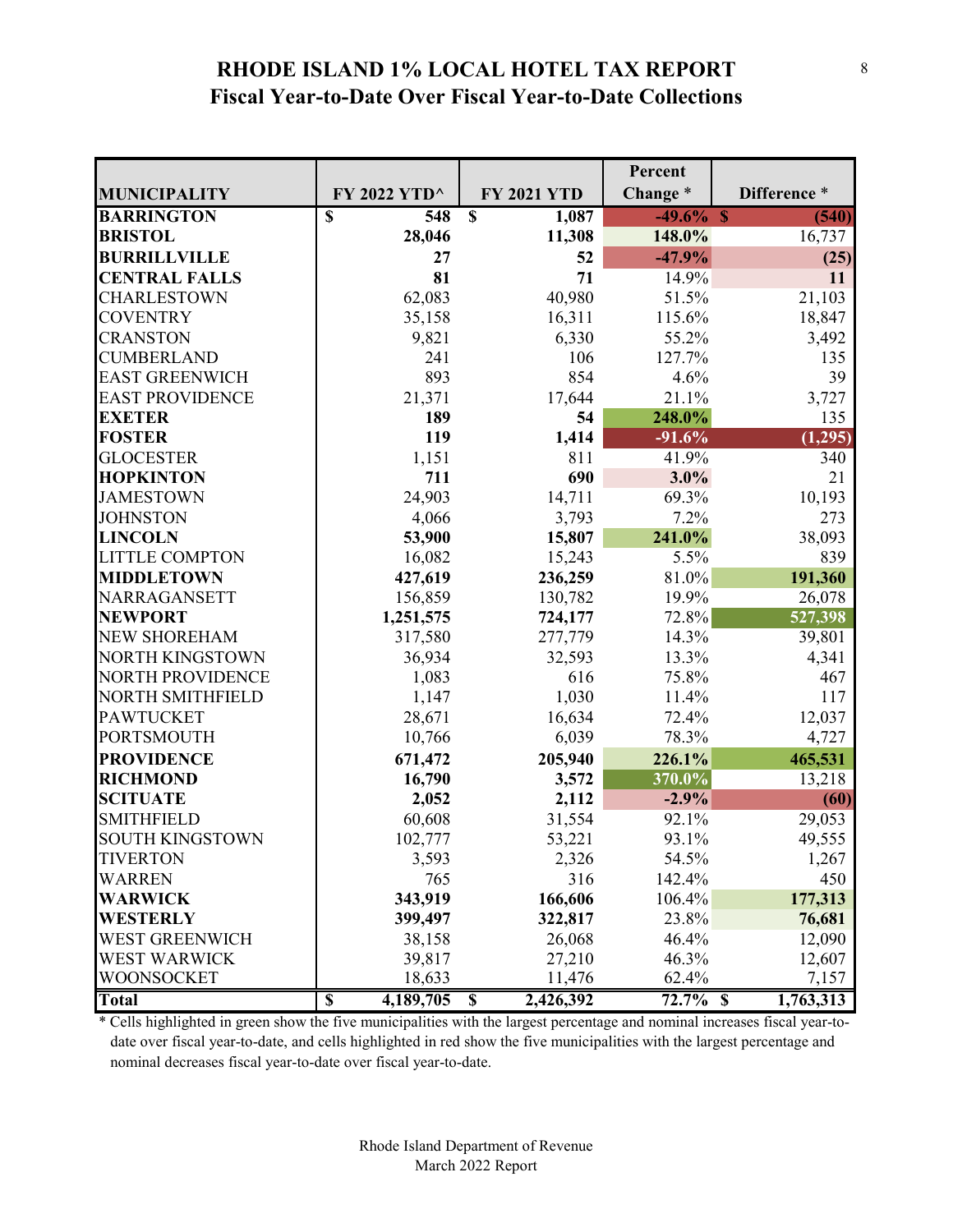#### **RHODE ISLAND 1% LOCAL HOTEL TAX REPORT FY 2022 Year-to-Date Collections by Component**

|                         |                                      | <b>Hosting Platforms and</b>       | <b>Realtors and</b>                |                                      |
|-------------------------|--------------------------------------|------------------------------------|------------------------------------|--------------------------------------|
| <b>MUNICIPALITY</b>     | <b>Hotels</b>                        | <b>Room Resellers *</b>            | <b>Home Owners</b> *               | <b>Grand Total</b>                   |
| <b>BARRINGTON</b>       | \$                                   | 540<br>\$                          | $\overline{\mathcal{S}}$<br>8      | \$<br>548                            |
| <b>BRISTOL</b>          | 24,831                               | 3,180                              | 34                                 | 28,046                               |
| <b>BURRILLVILLE</b>     |                                      | 27                                 |                                    | 27                                   |
| <b>CENTRAL FALLS</b>    |                                      | 40                                 | 41.40                              | 81                                   |
| <b>CHARLESTOWN</b>      | 4,235                                | 3,618                              | 54,230                             | 62,083                               |
| <b>COVENTRY</b>         | 34,324                               | 427                                | 407                                | 35,158                               |
| <b>CRANSTON</b>         | 7,787                                | 1,915                              | 120                                | 9,821                                |
| <b>CUMBERLAND</b>       |                                      | 241                                |                                    | 241                                  |
| <b>EAST GREENWICH</b>   | 154                                  | 675                                | 64                                 | 893                                  |
| <b>EAST PROVIDENCE</b>  | 20,118                               | 1,180                              | 73                                 | 21,371                               |
| <b>EXETER</b>           |                                      | 189                                |                                    | 189                                  |
| <b>FOSTER</b>           | 117                                  | $\overline{2}$                     |                                    | 119                                  |
| <b>GLOCESTER</b>        | 1,109                                | 42                                 |                                    | 1,151                                |
| <b>HOPKINTON</b>        | 244                                  | 458                                | 9                                  | 711                                  |
| <b>JAMESTOWN</b>        | 1,416                                | 8,633                              | 14,854                             | 24,903                               |
| <b>JOHNSTON</b>         | 4,023                                | 43                                 |                                    | 4,066                                |
| <b>LINCOLN</b>          | 53,666                               | 184                                | 51                                 | 53,900                               |
| <b>LITTLE COMPTON</b>   | 4,986                                | 1,878                              | 9,218                              | 16,082                               |
| <b>MIDDLETOWN</b>       | 390,102                              | 27,008                             | 10,509                             | 427,619                              |
| NARRAGANSETT            | 51,110                               | 16,797                             | 88,952                             | 156,859                              |
| <b>NEWPORT</b>          | 1,077,751                            | 37,697                             | 136,127                            | 1,251,575                            |
| <b>NEW SHOREHAM</b>     | 178,217                              | 2,830                              | 136,534                            | 317,580                              |
| <b>NORTH KINGSTOWN</b>  | 23,432                               | 12,223                             | 1,278                              | 36,934                               |
| <b>NORTH PROVIDENCE</b> |                                      | 1,083                              |                                    | 1,083                                |
| <b>NORTH SMITHFIELD</b> | 1,067                                | 80                                 |                                    | 1,147                                |
| <b>PAWTUCKET</b>        | 27,151                               | 1,423                              | 97                                 | 28,671                               |
| <b>PORTSMOUTH</b>       | 4,117                                | 4,828                              | 1,822                              | 10,766                               |
| <b>PROVIDENCE</b>       | 614,887                              | 52,980                             | 3,604                              | 671,472                              |
| <b>RICHMOND</b>         | 10,669                               | 3,737                              | 2,384                              | 16,790                               |
| <b>SCITUATE</b>         | 2,016                                | 23                                 | 12                                 | 2,052                                |
| <b>SMITHFIELD</b>       | 59,957                               | 554                                | 96.79                              | 60,608                               |
| <b>SOUTH KINGSTOWN</b>  | 78,708                               | 8,330                              | 15,739                             | 102,777                              |
| <b>TIVERTON</b>         |                                      | 3,253                              | 339                                | 3,593                                |
| <b>WARREN</b>           |                                      | 741                                | 25                                 | 765                                  |
| <b>WARWICK</b>          | 330,038                              | 10,670                             | 3,211                              | 343,919                              |
| <b>WESTERLY</b>         | 344,658                              | 11,726                             | 43,113                             | 399,497                              |
| <b>WEST GREENWICH</b>   | 37,913                               | 196                                | 49                                 | 38,158                               |
| <b>WEST WARWICK</b>     | 39,117                               | 577                                | 122.48                             | 39,817                               |
| <b>WOONSOCKET</b>       | 17,973                               | 553                                | 106.99                             | 18,633                               |
| <b>Total</b>            | $\overline{\mathbb{S}}$<br>3,445,893 | 220,581<br>$\overline{\mathbf{s}}$ | $\overline{\mathbf{S}}$<br>523,230 | 4,189,705<br>$\overline{\mathbf{s}}$ |

\* Includes refunds and adjustments to correct payments made in prior periods. The Division of Taxation distributed to municipalities the local hotel tax collected and the municipality share of the state hotel tax collected from hosting platforms, room resellers, and realtors and homeowners in one payment if the total accumulated amount was \$5 or more. If the total accumulated amount was less than \$5, the amount was carried forward to the next month. No amount was carried forward to April 2022.